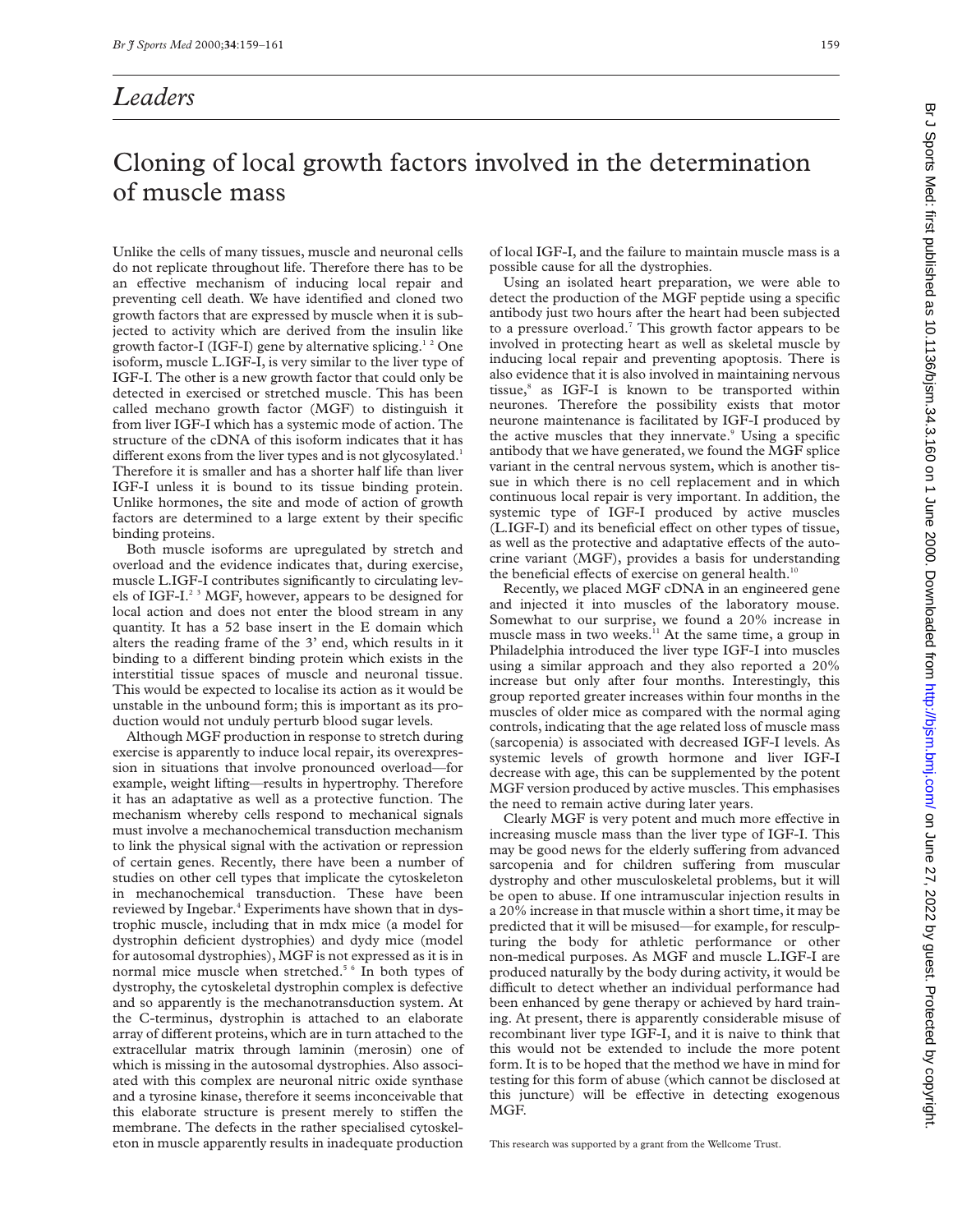#### GEOFFREY GOLDSPINK

*Department of Anatomy and Developmental Biology, Division of Biomedical Sciences, The Royal Free and University College Medical School, University of London, Rowland Hill Street, London NW3 2PF, United Kingdom email: chaplin@rfhsm.ac.uk*

- 1 Yang SY, Alnaqeeb M, Simpson H, *et al*. Cloning and characterisation of an IGF-l isoform expressed in skeletal muscle subjected to stretch. *J Muscle*
- 2 McKoy G, Ashley W, Mander J, *et al.* Expression of IGF-l splice variants and structural genes in rabbit skeletal muscle are induced by stretch and stimulation. *J Physiol (Lond)* 1999;**516**:583–92. 3 Brahm H, Piehl-Aulin K, Saltin B, *et al*. Net fluxes over working thigh of
- hormones, growth factors and biomarkers of bone metabolism during lasting dynamic exercise. *Calcif Tissue Int* 1997;**60**:175–80.
- 4 Ingebar D. Tensegrity: architectural basis of cellular mechanotransduction. *Annu Rev Physiol* 1997;**59**:575–99.
- 5 Goldspink G, Yang SY, Skarli M, *et al*. Local growth regulation is associated with an isoform of IGF-1 that is expressed in normal rabbit, mouse and human muscles but not in dystrophic mouse muscles when subjected to stretch. *J Physiol (Lond)* 1996;**162**:496P.
- 6 Yang SY, Alnaqeeb M, Simpson H,*et al*. Changes in muscle fibre type, mus-cle mass and IGF- 1 gene expression in rabbit skeletal muscle subjected to stretch. *J Anat* 1997;**190**:613–22.
- 7 Skarli M, Yang SY, Bouloux P, *et al*. Upregulation and alternative splicing of the IGF-1 gene in the rabbit heart following a brief pressure/volume overload. *J Physiol (Lond)* 1998;**192**:509P.
- 8 D'Ercole AJ, Ye P, Calikoglu AS, *et al*. The role of the insulin-like growth factors in the central nervous system. *Mol Neurobiol* 1996;**13**:227–55. 9 von Bartheid CS, Byers MR, Williams R. Autograde transport and axoden-
- dritic transfer in the developing visual system. *Nature* 1996;**379**:832–3. 10 Goldspink G. Molecular mechanisms involved in the determination of muscle fibre mass and phenotype. *Advances in Exercise and Sports Physiology*
- 1999;**5**:27–39. 11 Barton-Davies ER, Shoturma DL, Musaro A, *et al*. Viral mediated expression of insulin-like growth factot I blocks the aging-related loss of skeletal muscle function. *Proc Natl Acad Sci USA* 1998;**95**:15603–7.

### Exercise for cancer patients: a new challenge in sports medicine

In the past, physicians usually advised patients with chronic diseases to rest and avoid physical effort. These recommendations were empirical: as most chronic diseases are associated with functional changes resulting in an impairment of physical performance, exercise in this group of patients may generate fatigue, breathlessness, and tachycardia. Therefore, avoiding physical activity results in less discomfort.

However, in the last few years, scientific evidence has dramatically changed our ideas about exercise for patients with chronic diseases. In the late 1960s, the inclusion of physical activity in rehabilitation programmes for patients who had had myocardial infarction set a milestone and opened up new perspectives for the use of exercise in treatment for chronic diseases. Now, it is a well established fact that excessive rest and lack of physical activity may result in severe deconditioning and thus reduce the functional status and quality of life of the chronically ill. Furthermore, numerous studies have shown that exercise is an effective means for counteracting several of the negative effects that chronic diseases have on physical performance. As a result of this evidence, exercise is actually considered an essential component in the treatment of several illnesses including peripheral vascular disorders, chronic obstructive lung disease, ischaemic myocardial disease, and heart failure. Moreover, the value of exercise for rehabilitation has been widely recognised; indeed, many institutions offer exercise programmes for transplantation recipients and for patients after myocardial infarction or with chronic renal failure. However, until recently, less was known about the feasibility and effects of exercise programmes for cancer patients during and after treatment.

The role of exercise in oncological rehabilitation programmes has thus far been mostly limited to physical treatment addressing specific impairments caused—for example, by amputation or surgery. However, the medical attitude regarding exercise for cancer patients is changing fast. The recent world class performances of athletes who have been treated for cancer have focussed attention on the effects of training on the physical performance of cancer patients. Moreover, recent studies have shown that physical activity may improve both the quality of life and mood and the physical performance of cancer patients during and after treatment.

Regular physical activity has been shown to increase the performance status in breast cancer patients treated with conventional chemotherapy<sup>1</sup> and in patients after bone marrow transplantation.<sup>2</sup> It has also been shown to reduce psychological distress and fatigue in patients treated with

radiotherapy<sup>3</sup> and after high dose chemotherapy with peripheral blood stem cell transplantation.<sup>4</sup> Furthermore, a reduction of treatment related complications has been observed in cancer patients participating in exercise programmes during cancer treatment.<sup>5 6</sup> Finally, preliminary evidence suggests that regular physical activity may improve immune function.<sup>7-9</sup> Therefore, exercise could play a potential role as complementary therapy for cancer patients during and after treatment.

However, it is necessary to have more information about the effects and feasibility of exercise programmes for different groups of patients with oncological diseases. Indeed, "cancer" is a common denominator for more than 100 neoplastic diseases, each with a different aetiology, course, and prognosis. Nevertheless, the biology of the same nosological entity may vary considerably in different settings—that is, acute lymphoblastic leukaemia in children and adults. Finally, cancer patients may have a number of specific problems. Chemotherapy can damage bone marrow and thereby impair the production of red blood cells; the resulting anaemia decreases the oxygen transport capacity of the blood. Agents like anthracyclines and cyclophosphamide, and irradiation of the mediastinum, can result in myocardial damage and therefore cause a decrease of cardiac output. Metastatic disease and pleural effusion cause a reduction of total lung capacity; furthermore, changes in the pulmonary architecture due to surgical treatment of primary or metastatic lung cancer or as a sequel to fibrosis after radiotherapy may alter the ventilation:perfusion ratio. Treatment with immunosuppressive agents (for example, high dose corticoids and cyclosporine) can lead to a marked loss of muscle mass and severe myopathy. Furthermore, reduced protein and calorie intake as a consequence of anorexia and nausea, and impaired absorption after gastrointestinal surgery, may lead to a negative nitrogen balance and hence to a catabolic state. Finally, an increase in the concentration of cytokines (IL1, IL6, TNF and IFN- $\alpha$ ) resulting from the interaction between the tumour and the host defence system has been associated with muscular waning. All these factors may affect the patient's physical condition and reduce their performance and must thus be carefully considered when designing an exercise programme.

Research about the effects of exercise in the prevention and rehabilitation of cancer and the impact of physical activity on immune function is still at its very beginning. However, we feel that this is going to be one of the most active areas of research in sports medicine in the coming decade. It is certainly time to meet the challenge.